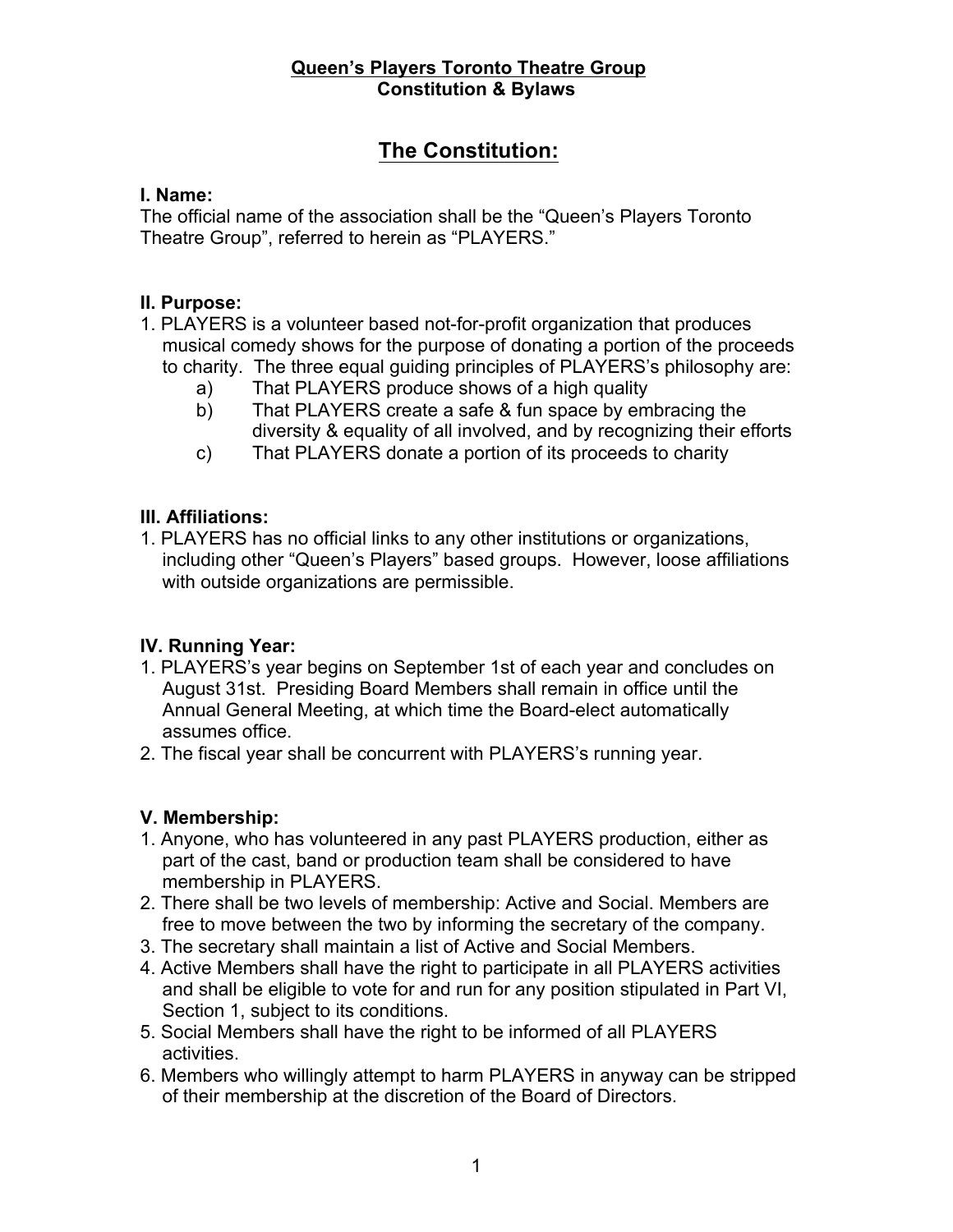- 7. Active Members shall automatically revert to Social Members 2 years after becoming Active unless they inform the secretary of the company they would like to remain Active.
- 8. It is requested that Active Members vote either in person or via proxy on each question before the membership whenever possible.

### **VI. The Board of Directors:**

- 1. The Board of Directors of PLAYERS shall be composed of:
	- Executive:
		- a) 1 President
		- b) 2 Vice Presidents
	- Members at Large:
		- c) Four (4), Five (5) or Six (6) Members at Large
- 2. The Board must be composed of Active Members of PLAYERS:
	- a) The positions of President and Vice President shall be filled by preferential ballot at the first Board meeting following the AGM. Only current Board Members are eligible to run for President or Vice President, and only current Board Members can vote in this election. It is recommended that those running for these positions have previously served on the PLAYERS Board of Directors. The terms of President and Vice President shall be three (3) years, staggered so that one executive position is elected each year.
	- b) The positions of Member at Large shall be filled by preferential ballot at the AGM. These Members will serve a one or two year term dependent on the structure of the Board. In the case of two year terms, these terms shall be offset such that half of the positions will come up for election in odd numbered years, and the other half in even numbered years.
- 3. The Board shall be the controlling body of PLAYERS. It will have full control over show and production team selection, show budgets, Board functions, and all other matters and activities related to PLAYERS. The Board of Directors is responsible to the PLAYERS membership as a whole.

#### **VII. Finances:**

- 1. There are three signing officers: the President and both Vice Presidents, any of whom may sign financial transactions, provided they have written approval from the other two officers.
- 2. All transactions must be concurrent with the Board year and completed by year-end. There shall be no retroactive expenditures.
- 3. The concurrent financial goals of PLAYERS are to raise funds for charity while maintaining a reasonably sized reserve cash flow to account for any unforeseen expenditures the company may encounter.
- 4. Financial statements and records are maintained and/or presented by a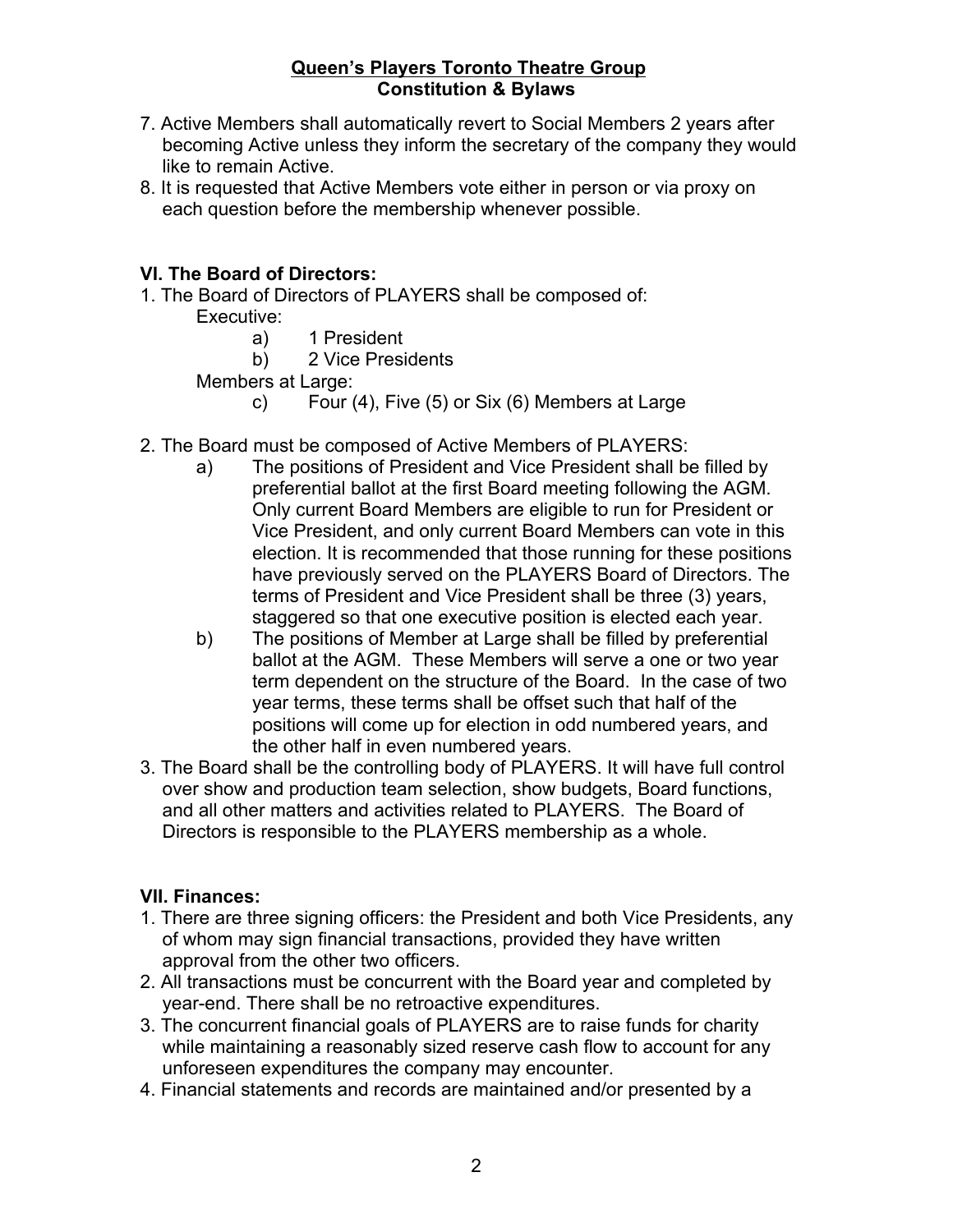member of the Executive, with a duplicate copy residing with another member of the Executive for safety and back up purposes.

5. Upon dissolution of PLAYERS, the remaining funds in the bank account will be donated to charity.

### **VIII. Meetings:**

- 1. One annual general meeting (AGM) open to the entire PLAYERS membership shall take place sometime between July and November of each year. Four (4) weeks notice shall be given of this meeting to all PLAYERS Members. The AGM shall require a quorum of 50% +1 of the Active Membership, either in person or by proxy.
- 2. The AGM shall include:
	- a) Balloting as needed to elect members of the Board
	- b) Any other business deemed necessary by the outgoing Board of **Directors**
	- c) An opportunity for any Member present to make a comment on, or ask a question of the Board.
- 3. Meetings of the Board will be held on an as needed basis.
	- a) No Board meeting shall convene without a quorum of its members. For Boards of 7 or 8 members, quorum shall be 4 members. For Boards of 9 members, quorum shall be 5 members.
	- b) Proxy votes are permissible in writing and shall be given directly to the Chair.

#### **IX. Elections:**

- 1. Eligibility to nominate Active Members to run for the Board of Directors shall be open to all Members of PLAYERS.
- 2. Every nominated candidate shall be seconded by an Active Member of PLAYERS.
- 3. Eligibility to vote in the Board elections shall be open to Active Members of PLAYERS only.
- 4. All Board positions shall be filled by preferential ballot.
- 5. The President shall cast a vote in the event of a tie.
- 6. The outgoing Board shall appoint a suitably impartial PLAYERS Member to conduct the counting of the ballots.
- 7. Immediately after each election, the President shall announce the result.
- 8. Any member of the Board is permitted to run for the same position they previously held or for any other open Board position.

#### **X. Show and Production Team Submission Procedure:**

- 1. The Board will accept submissions for the following positions:
	- a) Scriptwriter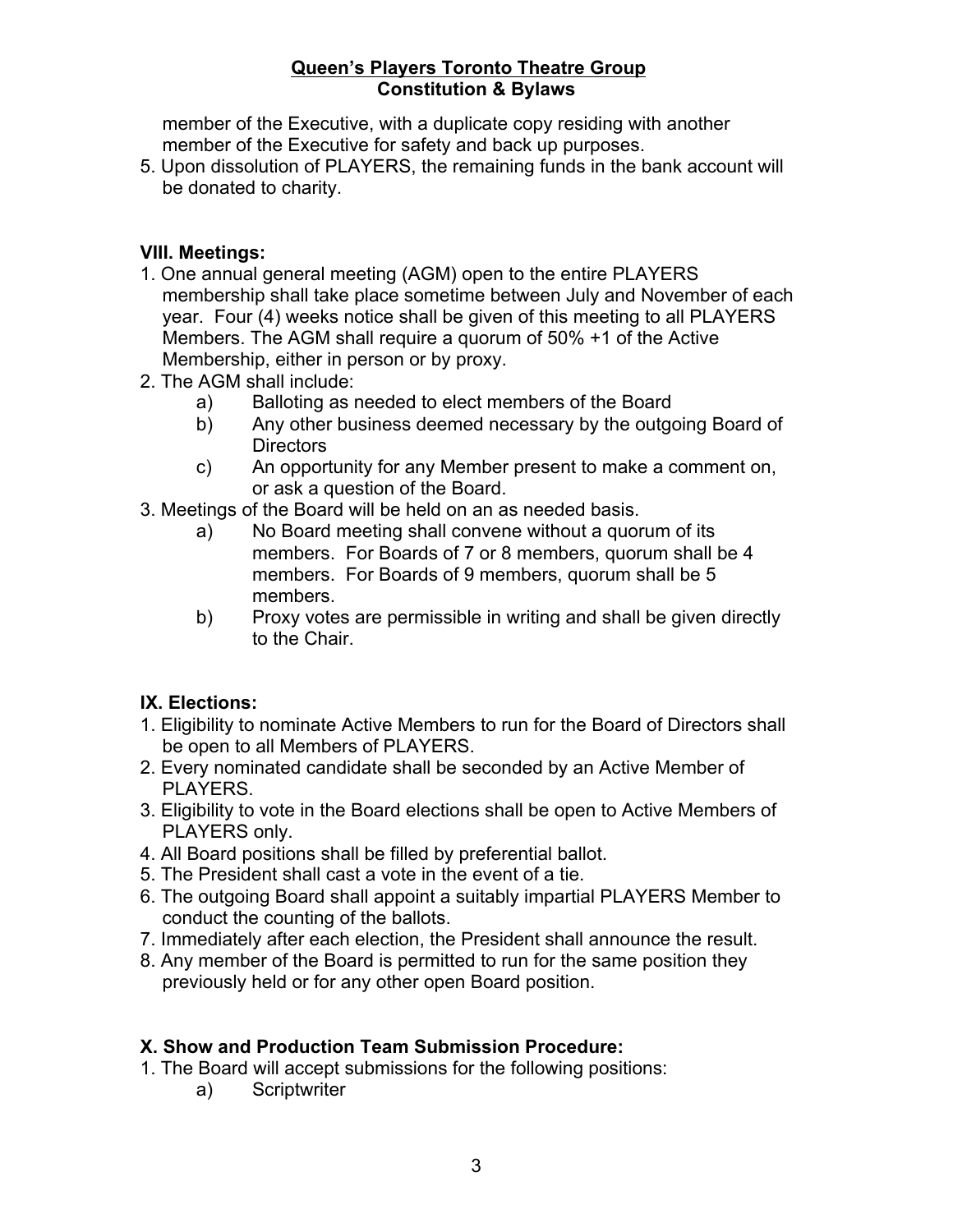- b) Director
- c) Music Director
- d) Producer
- e) Stage Manager
- f) Head Choreographer
- 2. The Board may, if they so choose, invite the applicants for interviews.
- 3. The Board may appoint someone to one of the above listed positions should there not be any applicants, or should the available applicants be deemed unsuitable by the Board.
- 4. The Board will provide, where requested, written explanations of their decisions. These decisions shall not, however, be considered to set any sort of precedent.
- 5. The Board will advise and monitor the production as necessary to maintain the three guiding principals of the company.
- 6. It is suggested, but not compulsory, that members of the Board avoid applying for any of the Board appointed Production Team positions, and/or submitting a script. In the event where a Board Member chooses to apply and/or submit, that person will not be permitted to view, comment, or vote upon the particular area in which they have applied/submitted.
- 7. The Board may delegate authority to the Artistic Director to take on these duties at the pleasure of the Board. In such event, the Artistic Director will report to the Board.

### **XI. Amending the Constitution:**

1. There shall be two kinds of amendments to the Constitution:

- a) Temporary Amendments, valid for up to one year, and ending at the company's next year end. These amendments shall be made for exceptional cases only: when and if, PLAYERS is unable to adhere to this Constitution. These amendments shall be recorded as "Temporary Amendment to the Constitution, for the year ending July 31, 20 ."
- b) Constitutional Amendments, made on a permanent basis. These amendments shall be recorded as "Amendments to the Constitution."
- 2. Amendments shall be ratified in the following way:
	- a) All Constitutional Amendments shall be passed by a two-thirds majority of the Active Membership in attendance at the annual general meetings.
	- b) Temporary Constitutional Amendments shall be enforced in the same year they were passed and only that year.
	- c) Constitutional Amendments shall be enforced the year after they were passed and thenceforward.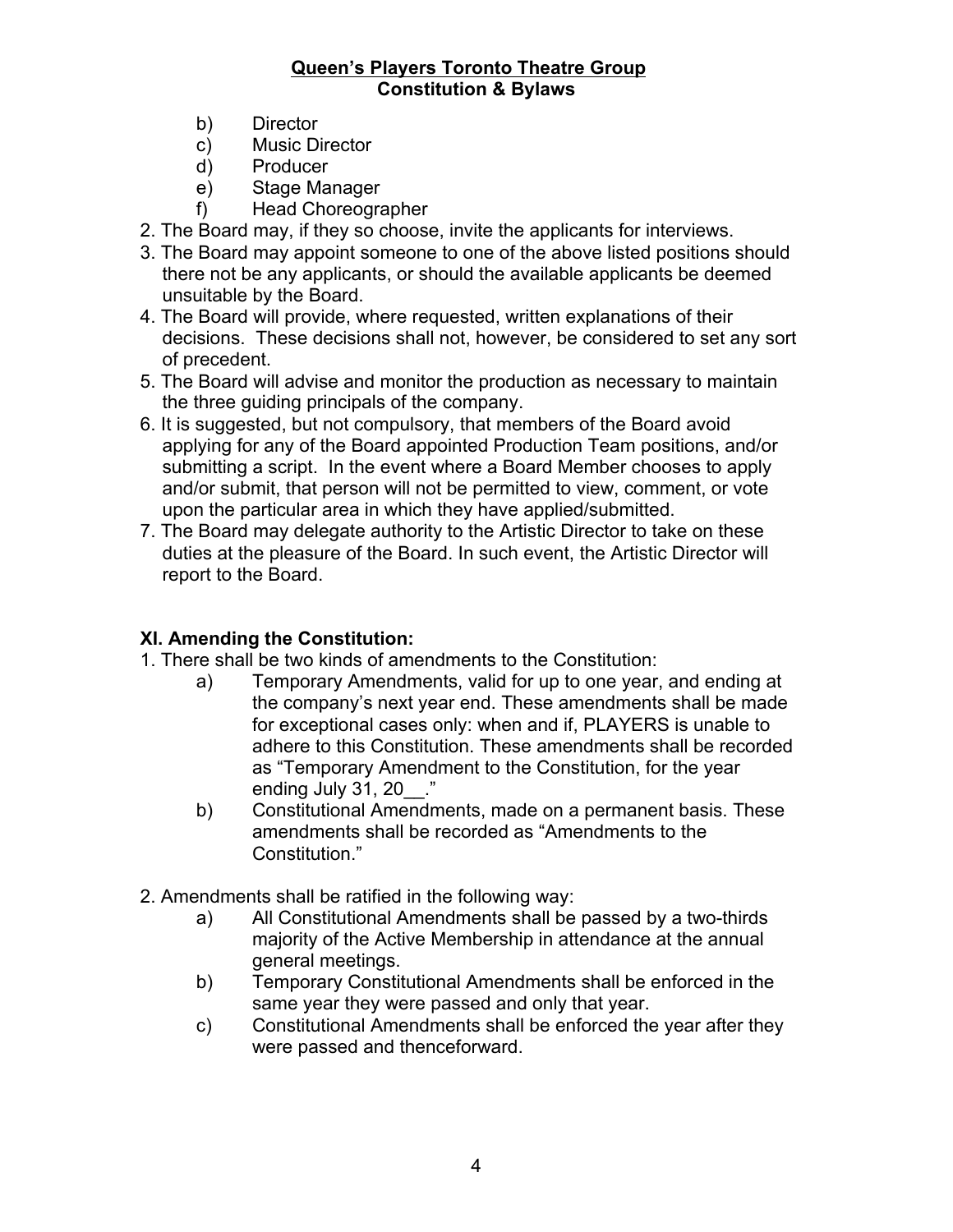# **The Bylaws:**

### **I. Roles and Duties of the Board of Directors:**

1. The Roles:

- a) The President shall act as Chair of all meetings and shall have the power to vote on any motion or in any election.
- b) The two Vice Presidents shall divide and/or delegate the following tasks as they see fit:
	- Take minutes, and be responsible for the upkeep of archival records and the notification of all of PLAYERS's meetings;
	- Administer the general creative elements of the company;
	- Administer management of PLAYERS's finances;
		- Present a budget and a financial statement at the beginning and end of each fiscal year;
			- Oversee the general production elements of the company.
- c) The Members at Large are jointly responsible for specific duties which the Board itself shall decide upon as necessary, such as website, sponsor relations, etc.
- 2. Specific duties:
	- a) The President shall present a report summarizing the coming year's business and any policy suggestions at the first meeting of the incoming Board.
	- b) The President shall submit a budget for the approval of the Board at the beginning of each year.
	- c) The producer of each show shall present final financial statements to the PLAYERS Executive prior to the AGM.
- 3. The Board shall determine ticket-sale policy, admission prices, and performance dates and times for all PLAYERS productions.

4. The Board shall have the right to form any subcommittee that it deems necessary at any time and subsequently choose its Members.

- 5. No one person shall hold more than one Board position, ether elected or appointed.
- 6. A non-appointed Board position vacated at any point during the year shall be filled by an Active Member at the discretion of the Board.
- 7. The PLAYERS Board is asked to put the health of the company and quality of its shows ahead of any other criteria when selecting shows and production teams, and when confronted with any other situation where an important decision is needed.
- 8. The Board is responsible for filling any long term (i.e. non-show) related roles, such as Artistic Director, Artistic Producer, Sponsorship Coordinator, etc. either from within the Board or without, as they see fit.
- 9. The Executive Members will conduct informal yearly performance reviews with the Members at Large with an eye toward helping everyone meet their full potential on the Board.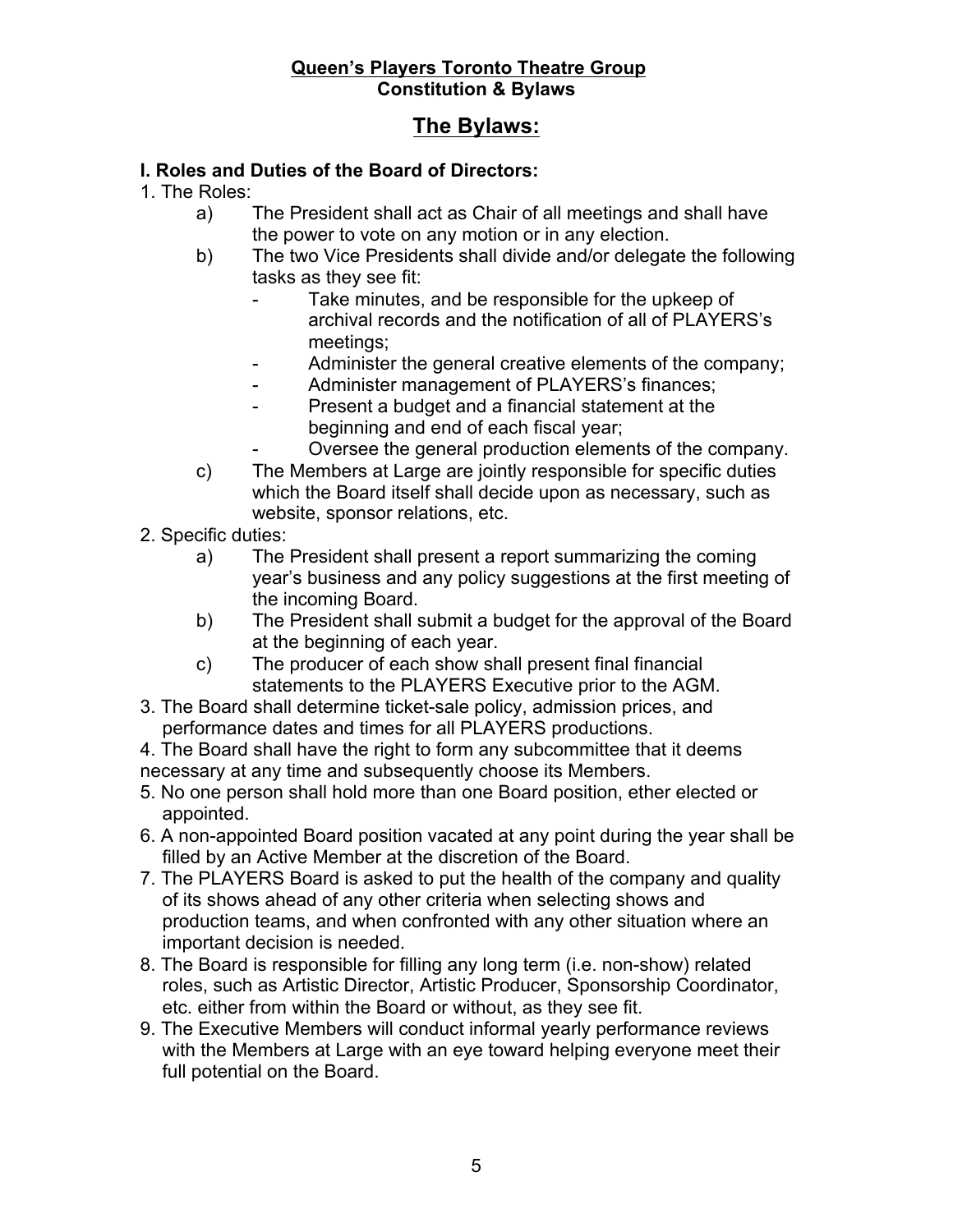10. In the event of a tied vote, the following procedure would be put into action:

- The vote will be tabled until those members of the Board who were unable to vote in person or by proxy can vote.
- If there remains a tie after all Board members have voted, then debate will be re-opened and a new vote held.
- If there still remains a tie, the motion would fail to pass.

### **II. Production budgets:**

- 1. All production budgets must be approved by The President and one Vice President in the initial stages of planning a show.
- 2. The authorization of the Board must be obtained before the following expenditures may be made by a producer:
	- a) Those exceeding the approved budget.
	- b) Any expense not covered in the budget.

### **III. Show profits and charitable donations:**

1. The profits of each show will be divided up in accordance with the following formula:

 $a - b = c$ 

 $c - v = z$ 

Where:

- a = Total Income
- b = Total Expenditures
- c = Total Proceeds
- y = Replenish PLAYERS operating and strategic reserves
- $z$  = Net Proceeds  $-$  given to charity
- 2. Yearly expenses shall include the cost of banking, the AGM, insurance for the company and any other incidental costs of running PLAYERS as a company.
- 3. The PLAYERS Board of Directors will determine which charities will share the charitable donation from each show.
- 4. The Board may choose to maintain a strategic reserve of funds to be used as the Board sees fit in the pursuit of initiatives with an aim toward increasing the stature and recognition of the PLAYERS brand.

### **IV. Outside and outreach ventures:**

- 1. The Board of PLAYERS may choose to support outside ventures which it feels will be in keeping with the PLAYERS philosophy, and beneficial to PLAYERS as an organization.
- 2. It is suggested that PLAYERS to attempt to bring in roughly 25% new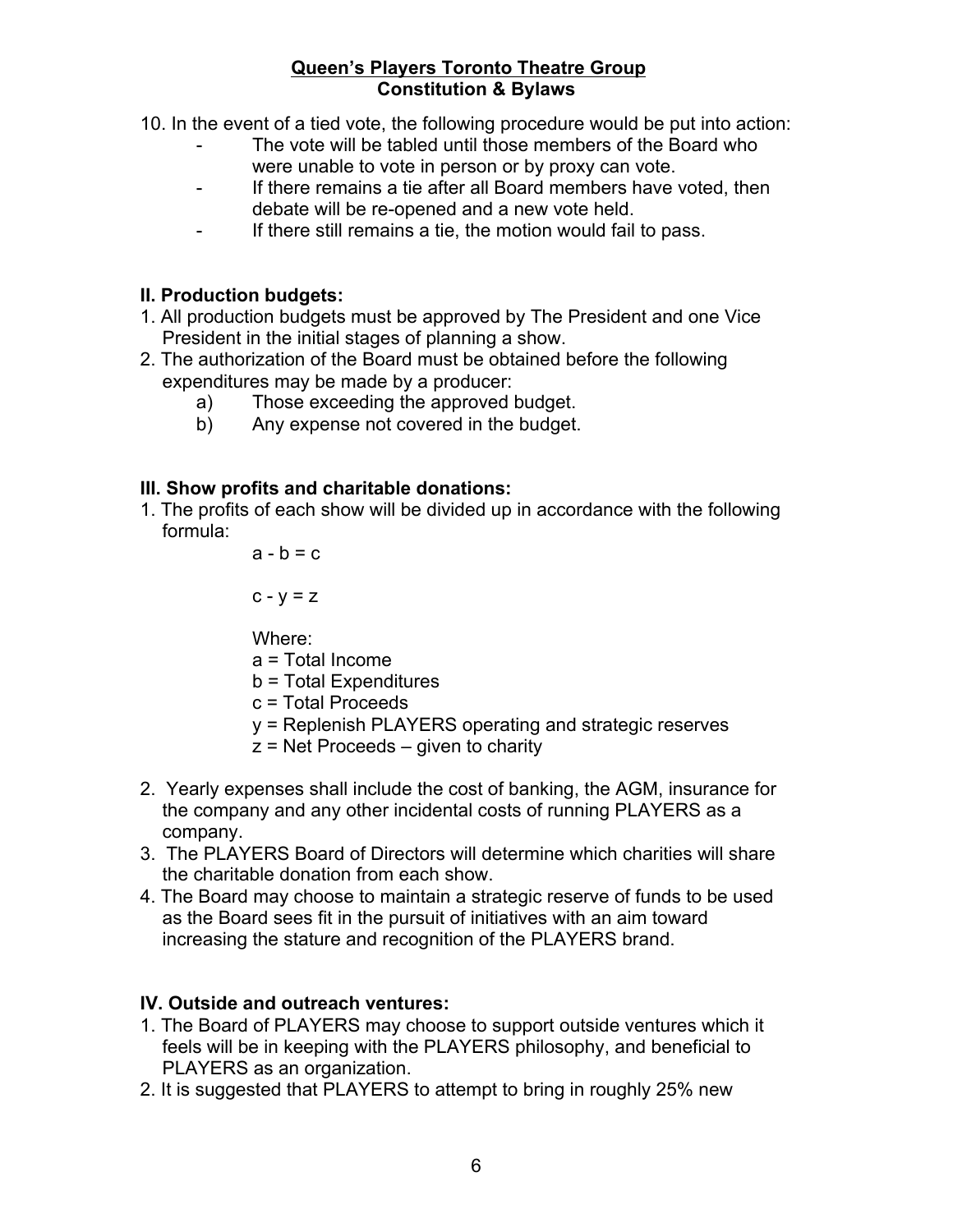members for each production. This, however, should never be done at the expense of the quality of the show.

### **V. Reservation of seats**

- 1. Other than sponsors and immediate production team individuals, there shall be no seats reserved for any reason.
- 2. Sponsors shall be entitled to a predetermined number of complimentary tickets based upon their level of sponsorship, and will be given reserved seating whenever possible. These tickets will be in addition to those sold for any given night. Whenever possible, it is recommended that the sponsors confirm with the production which night they plan to attend so that the correct number of seat may be reserved.
- 3. Legitimate prospective talent agents will be given 1 complimentary ticket. Any PLAYERS Member who wishes the agent to be present must coordinate with the producer to make arrangements at least 2 days ahead of the show in question. This ticket is subject to availability, and the producer can, if necessary refuse the ticket due to the show being sold out. In such a case, every effort will be made to find an alternative show for the agent to attend.

### **VI. Show T-shirts:**

- 1. Show T-shirts will be free to all volunteers actively involved in the production.
- 2. People helping for one night only, such as ushers, will not be included in this program. Instead, it is understood that they are compensated through a reserved seat of their chose and free attendance to the show on the evening of their volunteering.

### **VII. Artistic Director:**

- 1. The role of the Artistic Director may be filled by the Board at their discretion, and will be preceded by a public request for applicants.
- 2. The Board may choose to not have an Artistic Director, and thus assume the related responsibilities internally.
- 3. The Artistic Director is not a member of the Board, and is required to relinquish all rights as an Active Member of Players for the duration of their term so as to avoid conflict of interest.
- 4. The Artistic Director is to understand that they have a fiduciary duty to the company above any personal interest.
- 5. The Artistic Director is not permitted to be a performer in the summer show, and should seek guidance from the Board if they would like to hold any role within a show beyond that of Artistic Director.
- 6. The Artistic Director will be given a two-year mandate to produce two artistic seasons for Players.
- 7. The Board may choose, at their discretion, to offer a renewed two-year mandate to the Artistic Director at the conclusion of the first year of their